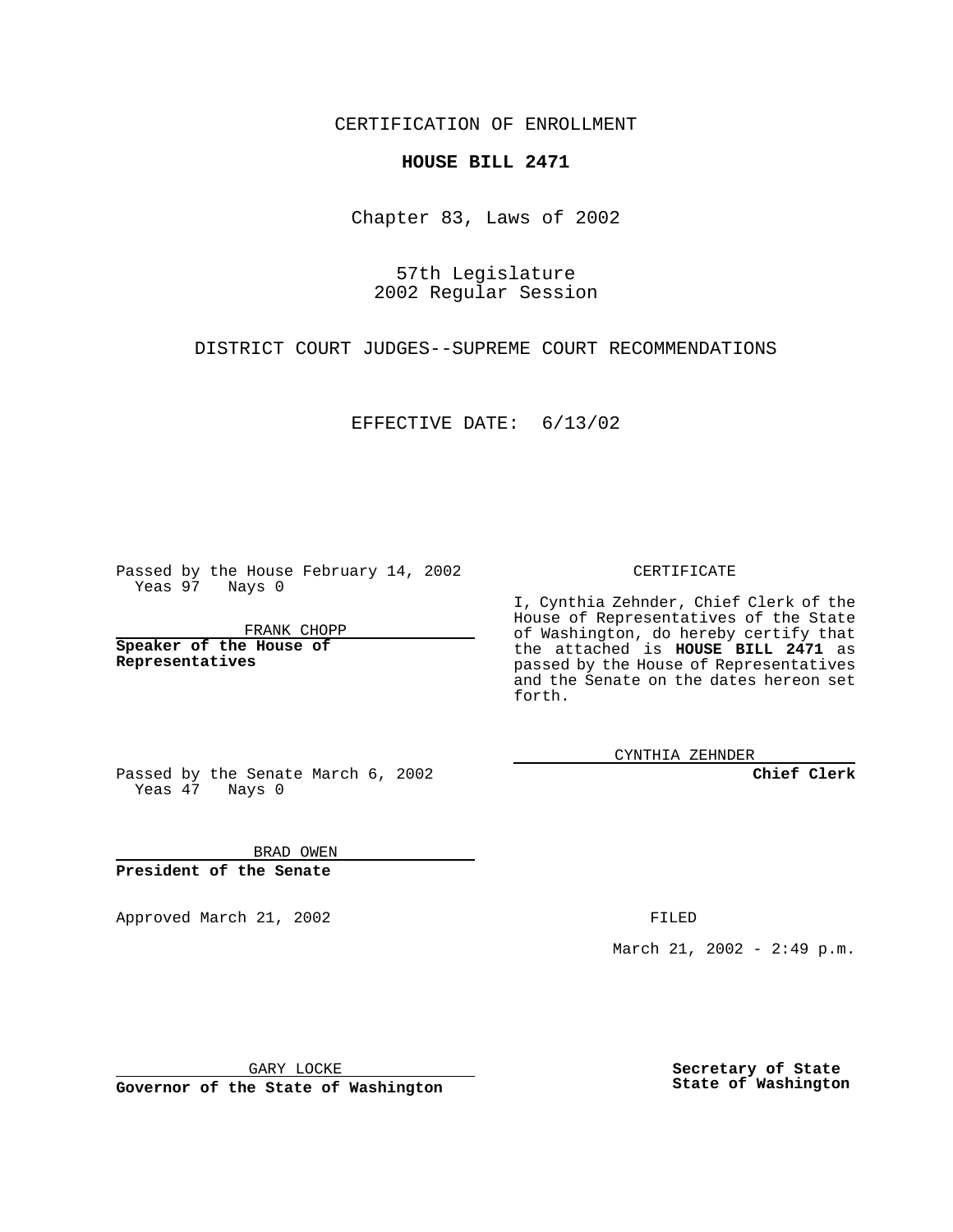## **HOUSE BILL 2471** \_\_\_\_\_\_\_\_\_\_\_\_\_\_\_\_\_\_\_\_\_\_\_\_\_\_\_\_\_\_\_\_\_\_\_\_\_\_\_\_\_\_\_\_\_\_\_

\_\_\_\_\_\_\_\_\_\_\_\_\_\_\_\_\_\_\_\_\_\_\_\_\_\_\_\_\_\_\_\_\_\_\_\_\_\_\_\_\_\_\_\_\_\_\_

Passed Legislature - 2002 Regular Session

## **State of Washington 57th Legislature 2002 Regular Session**

**By** Representatives Esser, Lantz and Casada; by request of Administrator for the Courts

Read first time 01/18/2002. Referred to Committee on Judiciary.

1 AN ACT Relating to the methodology of determining the number of 2 district court judges; and amending RCW 3.34.020.

3 BE IT ENACTED BY THE LEGISLATURE OF THE STATE OF WASHINGTON:

4 **Sec. 1.** RCW 3.34.020 and 1997 c 41 s 3 are each amended to read as 5 follows:

6 (1) Any change in the number of full and part-time district judges 7 after January 1, 1992, shall be determined by the legislature after 8 receiving a recommendation from the supreme court. The supreme court 9 shall make its recommendations to the legislature based on ((a weighted 10 caseload)) an objective workload analysis that takes into account ((the 11 following:

12 (a) The extent of time that existing judges have available to hear 13 cases in that court;

14 (b) A measurement of the judicial time needed to process various 15 types of cases;

16  $\left\{ \left( e\right)$  A determination of the time required to process each type of 17 case to the individual court workload;

18  $(d)$  A determination of the amount of a judge's annual work time 19 that can be devoted exclusively to processing cases; and